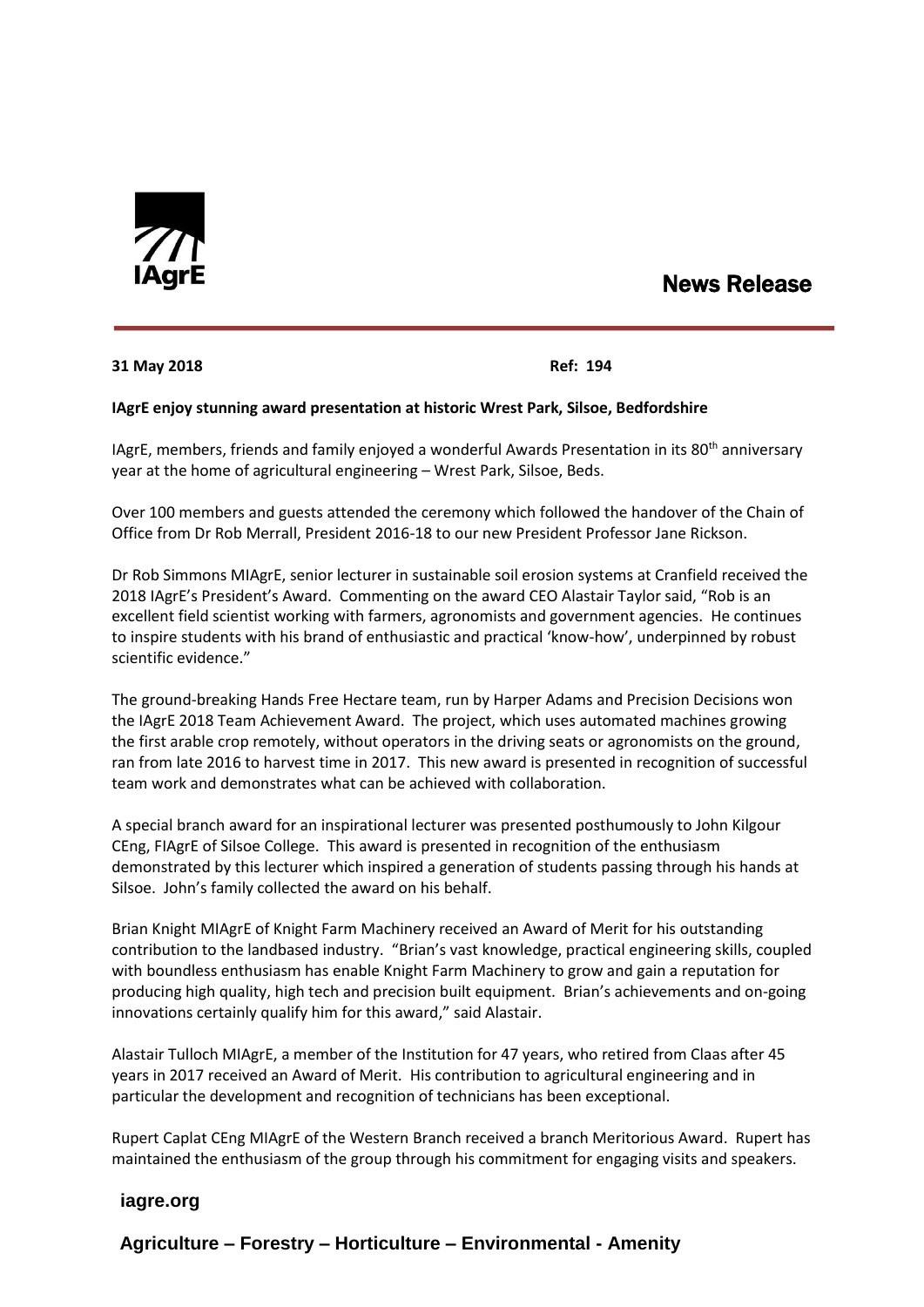These have included both core engineering topics and also industry related topics which have attracted non-member visitors to the meetings.

Landbased contribution awards went to Richard Smalley FIAgrE and Peter Kettlewell CEng FIAgrE. Richard has been a member of the Institution for nearly 20 years and has been a regular attendee at branch presentations and technical meetings for many years. He has served on the Wrekin branch committee since 2014 and has over 50 years' experience and expertise in machinery design, closely allied to agricultural engineering. He has produced many specialist, niche market machines for forestry, agriculture, construction and water supply and his multi-purpose 'Smalley 5' walking excavator is claimed to be the world's first mini excavator.

Peter Kettlewell's first degree from Manchester was in Physiology but this was followed up with a BSc Hon in agricultural engineering from Silsoe College. Last year he and Professor Malcolm Mitchell, a human and animal physiologist based in Scotland, won the prestigious Humane Slaughter Association Award which recognises those that have made major scientific advances in the welfare of livestock as recognition for the developments they have made in improving the welfare of food animals during transportation.

"It is extremely fitting that Peter should receive this IAgrE award for his work in an area where only an agricultural engineer, could have such a major impact throughout Europe and beyond," said Alastair.

This year IAgrE and CNH Industrial announced a new, prestigious student award which is open to students in higher education. The first winner of this award is Michail Giannitsopoulos of Cranfield University for his thesis 'Optimising Conservation Tillage systems for wheat and oilseed rape production.' Michail received a trophy for his university, a cheque for £500 plus the opportunity for future support from CNH.

The Douglas Bomford Paper Award was collected by Clare Butler Ellis CEnv FIAgrE. This award is offered to the author or authors of a paper, which in the previous year has been published in full in one of the IAgrE journals, Landwards or Biosystems Engineering. The paper 'Probabilistic modelling for bystander and resident exposure to pesticides using the Browse software,' was published in Biosystems Engineering by Clare and Marc C Kennedy.

Thomas Mathias of Coleg Sirgar received the IAgrE student project and safety award for his project 'Net lifter for round baler.'

Austra Landy, business development director of Mzuri Ltd was also at the ceremony to pick up the IAgrE Ivel Award which is judged at LAMMA for the best new product or environmental innovation. Muzri won it this year for their innovative Pro-Til Xzact seeder.

The presentations were an opportunity for IAgrE to celebrate the broad diversity and depth of talent that is present in the landbased sector.

After the presentations Professor Dick Godwin and Professor Paul Miller, both long standing members of the Institution, as well as Fellows of the Royal Academy of Engineering entertained the audience with memories of the Silsoe Research Institute and Silsoe College. This was followed by greetings from Professor Vijaya Raghavn, President of the Roayl Society of Canada and Steve Searcy, President of ASABE.

## **iagre.org**

**Agriculture – Forestry – Horticulture – Environmental - Amenity**